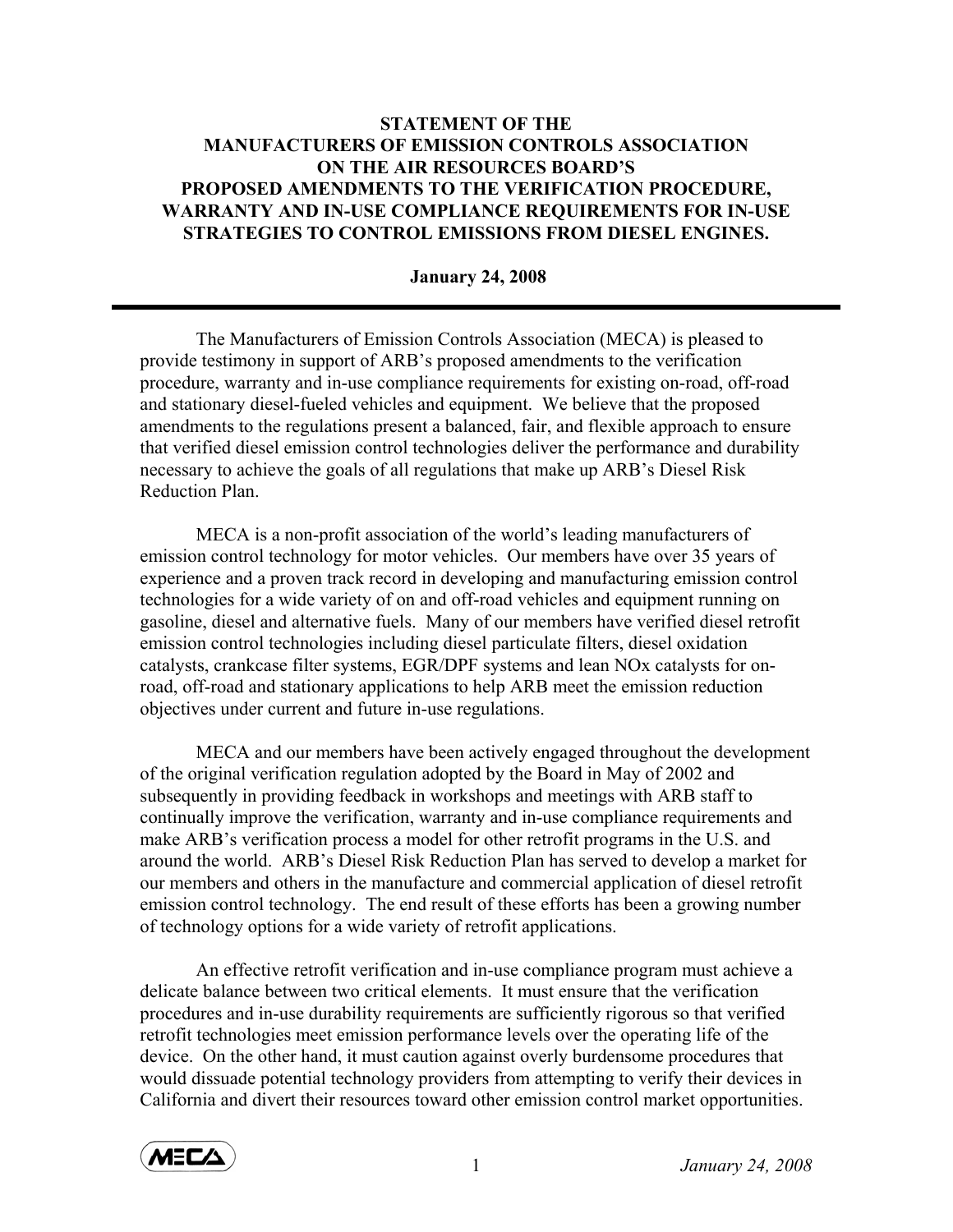These opportunities include development and certification of technologies for original equipment diesel engine applications, as well as the many mandatory and voluntary retrofit program options across the country. ARB's program and the amendments in this proposal have largely maintained that balance.

MECA member companies are committed to developing and commercializing diesel retrofit technologies that cover a broad range of in-use engines and applications that reduce emissions from the millions of existing diesel engines that operate across the state of California. The success of ARB's efforts to clean-up the broad mix of existing diesel vehicles and equipment operating within the state depends on developing a competitive, verified retrofit technology portfolio that provides end users with a variety of proven, cost-effective retrofit options from a number of suppliers. ARB needs to do its part by putting additional qualified resources in place, as quickly as possible, to more efficiently manage the verification process and to handle multiple verification applications at a time from a single technology developer. Technology developers also need a stable set of verification requirements that allows them to know, with some degree of certainty, what is required to commercialize and maintain their retrofit products in the California market. Changes to the verification protocols that add significant costs to retrofit devices or the verification process need to be clearly justified in terms of their real benefits before they are approved.

MECA provides the following comments, on behalf of the emission control industry, in the spirit of further improving the verification process. We believe that the suggestions can substantially improve the proposed amendments while ensuring that the verified technologies will provide real emissions reductions from existing engines.

We support the change in test cycles for non-road engines from the current steady-state cycle to the non-road transient cycle (NRTC, hot-starts only). This represents a significant change for our industry as this test cycle has not been used to certify existing engines and will not be required of new engines until Tier 4 off-road engines begin to be certified. Due to the lack of experience with testing non-road engines using the NRTC, we thank ARB staff for providing a transition period to allow applicants to use the steady state cycle provided they submit a preliminary application and test plan by October 1, 2008. The proposal also requires that the preliminary application be approved within three months. We request that the ARB consider a provision that would extend the December 31, 2008 approval deadline in the event the delay is due to a lack of ARB resources to complete the review within that time frame.

MECA strongly supports the proposal to create broader classifications for NOx reduction starting at a minimum of 25% NOx conversion and including 5 classifications or "Marks" at 15% intervals. This represents realistic bands for NOx technologies similar to the "Level" classification already in place for PM.

We believe that the inclusion of specific procedures for  $NO<sub>2</sub>$  preconditioning and testing is an important step to help manufacturers meet California's  $NO<sub>2</sub>$  limits for VDECS. We thank ARB for providing specific procedures for testing and pre-

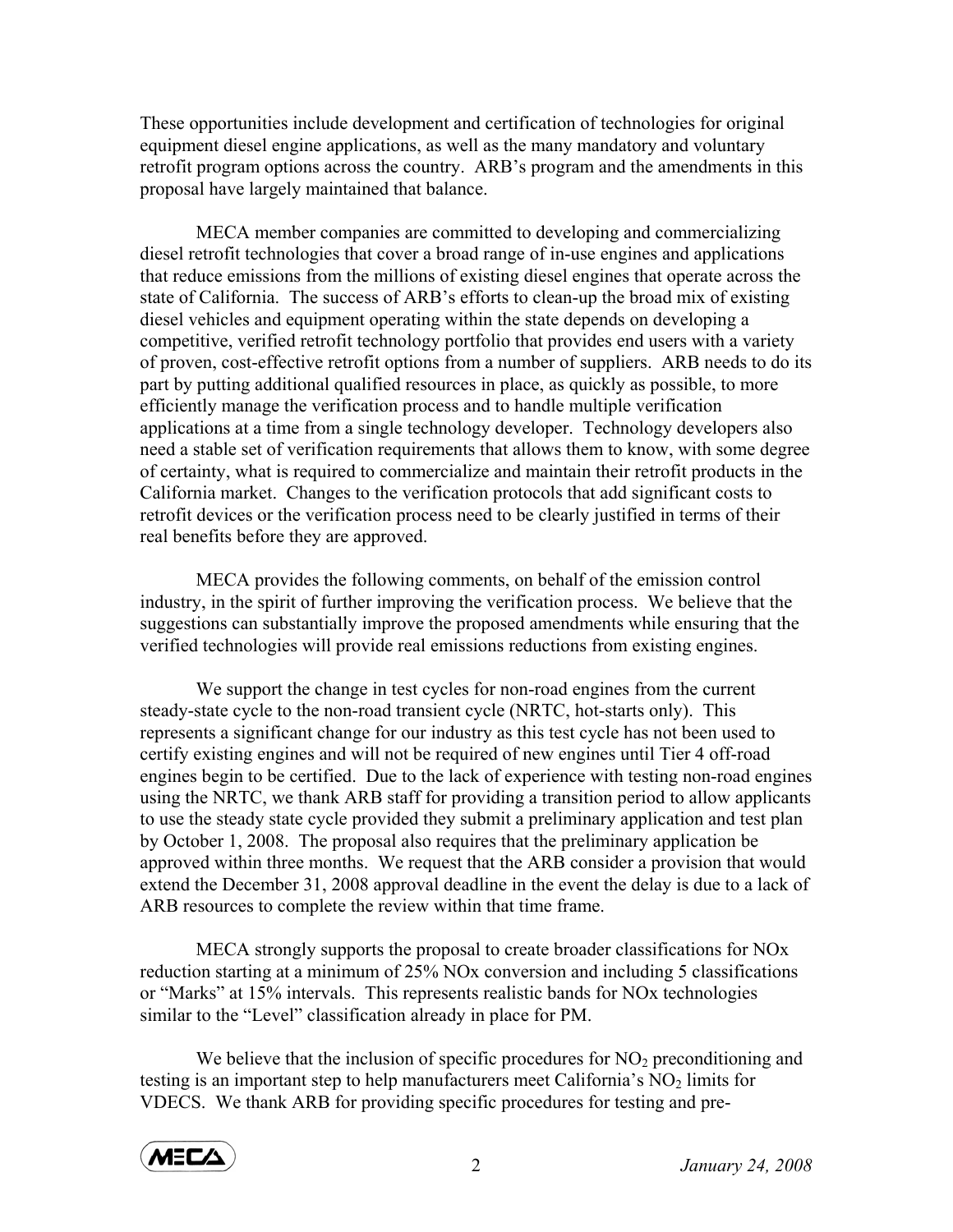conditioning to standardize guidelines for conducting these tests. There is, however, limited experience within ARB as well as in our industry in running these procedures and understanding potential hidden issues. We do believe that the current weighting factors used for  $NO<sub>2</sub>$  measurements (equal weighting after 25 and 1000 hrs) may not represent  $NO<sub>2</sub>$  emissions in real world applications. These measurements are conducted on lab engines under controlled conditions and may be significantly different than  $NO<sub>2</sub>$ emissions under actual field operation. Furthermore, in-use engines represent older, more poorly maintained engines than those used in lab testing. We encourage ARB staff to conduct first hand measurements of  $NO<sub>2</sub>$  in the field from VDECS and use this experience to set refined weighting factors to be used for lab engine measurements if so indicated. An ideal opportunity for such testing and data gathering may be the upcoming off-road retrofit showcase that will be conducted in the South Coast.

As more and more NOx technologies enter the verification process, MECA recognizes the need for additional requirements for NOx control devices, such as SCR, that require a unique reductant, like urea, to meet performance targets. We fully support the requirements for monitoring, notification and inducements to ensure that adequate supply of a suitable reductant is available for the system to function properly.

We support the verification of NOx only devices as 2007 engines with OEM equipped diesel particulate filters enter the in-use, on-road diesel fleet. We recognize that combinations of retrofit NOx control technologies with OEM installed DPFs may pose some integration and compatibility issues which should be addressed within the verification process.

MECA recognizes the need for guidelines and clear instructions regarding proper installation of VDECS. This should include a direction of exhaust flow indicator on the device so that they are installed in the proper direction. Many of our members have already incorporated flow direction markings into the exterior labeling of their products. We believe that the additional requirement of modifying the design of devices to ensure that they can only be installed in one direction poses unnecessary costs to manufacturers and fleet owners. This represents a significant change to the requirements that warrants further justification by ARB. Furthermore, such requirements are not placed on OEM filters installed on 2007 and newer model year trucks. The costs of retooling, maintaining duplicate inventory and tracking of newly designed parts and replacement parts for existing devices will tie up resources and impact the development of new products. We believe that this proposed requirement, if approved, will result in a significant drain on ARB staff resources addressing requests for parts changes from currently verified manufacturers. We believe that this requirement may be met by other means such as requiring clearly visible labeling of the flow direction, proper training of installers, clear and consistent guidelines of acceptable practices in device owners manuals and enforcement by ARB officials in the field. Our members commit to working with ARB verification staff to develop a mutually agreeable solution to this device installation issue.

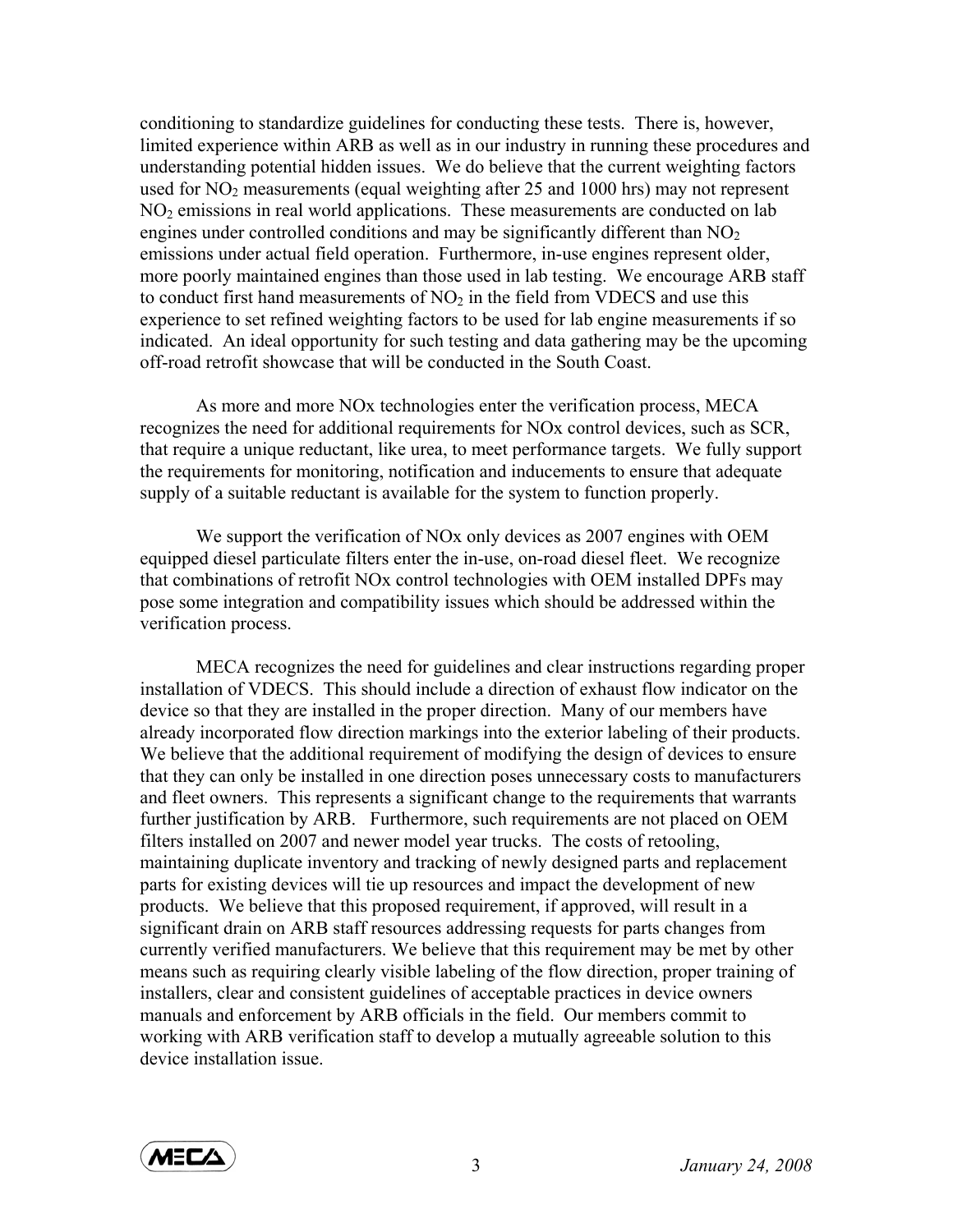We commend ARB staff in developing the proposed improvements to the labeling requirements. MECA and our members have actively worked with ARB to make improvements to the labeling guidelines over the years. We are concerned with the reports of devices in the field with improper labels and believe that certain safeguards should be added to the label requirements to make it more difficult to abuse the guidelines. We believe that engine and device labels should be distinctly different and replacement labels should be clearly marked to eliminate the possibility of attaching a replacement engine label to an improper VDECS or counterfeit device. These safeguards would also support enforcement efforts aimed at insuring that appropriate VDECS are properly installed. We would like to work with ARB to further define labeling practices that meet the goals of the verification program and facilitate enforcement.

We support ARB's inclusion of guidelines in the proposal that require manufacturers to obtain Executive Officer approval if they authorize the practice of removing VDECS from vehicles and reinstalling them on other vehicles. We recognize that vehicle owners may want to swap devices from retired vehicles. We request that ARB clarify the impact of swapping retrofit devices on the manufacturers warranty and furthermore include a clause in the executive orders associated with verified devices that would require end users to obtain permission from the device manufacturers prior to reinstalling a device on another vehicle.

MECA believes that an important opportunity exists for ARB to develop guidelines, for verifying retrofit crankcase PM controls as VDECS. This would effectively reduce the total PM emissions, including tailpipe and crankcase  $PM_{2.5}$ , from in-use diesel vehicles and engines. As Level 3 devices are installed on engines to achieve 0.01 g/bhp-hr or lower PM tailpipe emissions, the PM emissions coming from the crankcase represent upwards of 70% of the total remaining PM emissions from the vehicle. This becomes a significant source of  $PM<sub>2.5</sub>$  exposure for vehicle operators, passengers and bystanders. Several studies have measured the level of  $PM_{2.5}$  emissions coming from the crankcase and tailpipe in the cabin and near school buses (www.cleanenergy.org/schoolbusreport.cfm, www.catf.us/publications/view/82). Both studies concluded that the concentration of  $PM<sub>2.5</sub>$  found in cabin air was dominated by PM coming from the crankcase and that the combination of ULSD, wall flow DPF and crankcase filter provided a comprehensive solution to improving air quality inside and outside of the vehicle. The results of these studies have motivated New Jersey and other states to require crankcase PM controls on all school bus retrofits as stand alone devices or in combination with other PM controls. Furthermore the U.S. EPA in the 2007 onroad regulations and 2011 non-road rules considers crankcase PM a significant contributor to total vehicle PM emissions and requires that they be measured and accounted for in meeting new vehicle emission limits. Retrofit crankcase controls exist today that can capture more than 95% of the  $PM<sub>2.5</sub>$  emitted from the crankcase. MECA would like to work with ARB to develop guidelines for bringing crankcase PM reduction technology into the verification process in order to take advantage of existing technologies for reducing this important source of vehicle PM emissions.